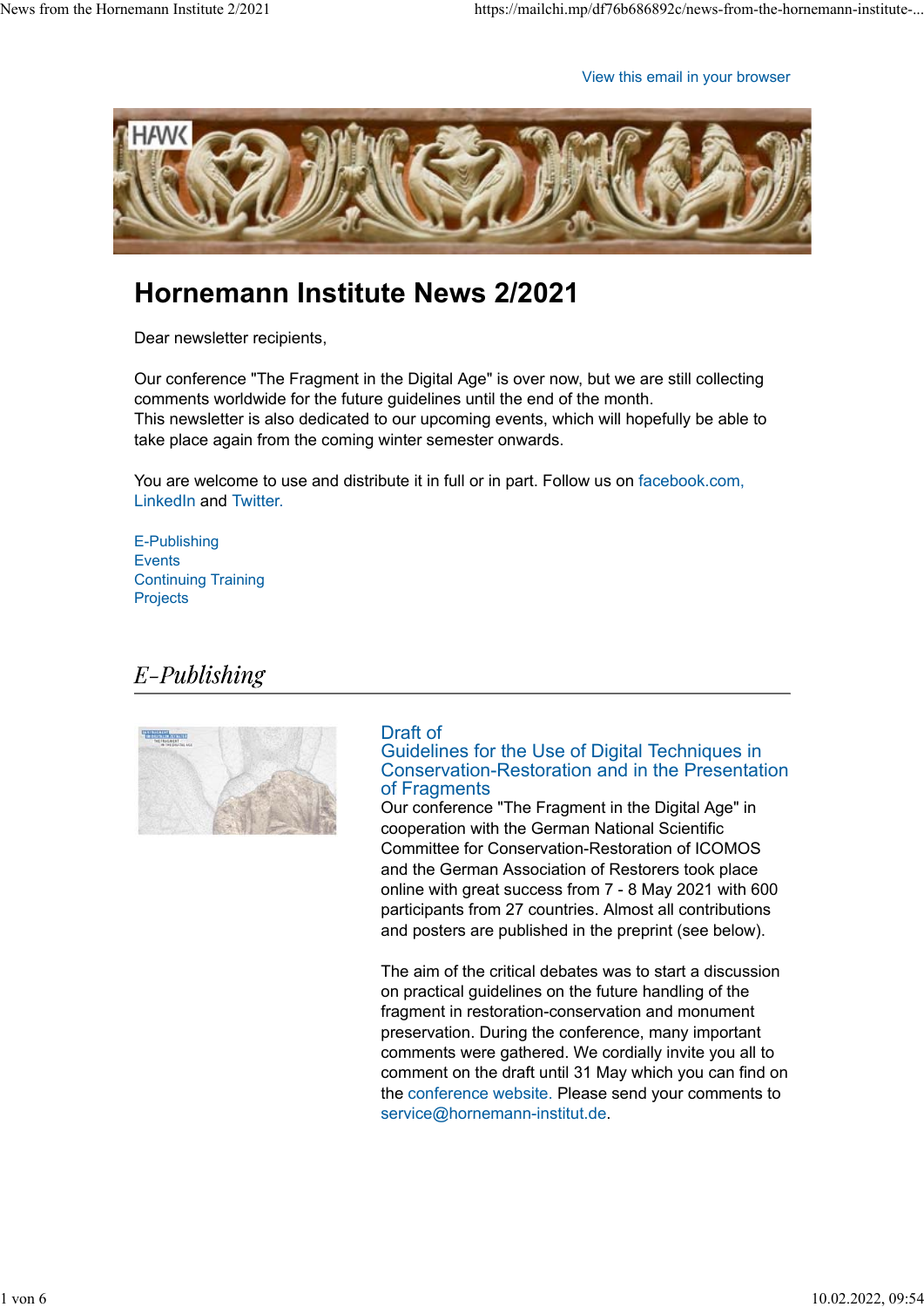

#### **Articles**

The paper of Nihan Kocaman Pavlovic given at the conference will be published in July with a DOI on https://www.hornemann-institut.de/english /e\_publication.php.

Under the title "Re-Thinking the Interventions of the 20th Century", the Turkish architect critically examined the treatment of archaeological sites in Europe: she classified them and showed new possibilities of documentation and presentation using digital techniques.



#### **Ursula Schädler-Saub**

#### Dealing With Authenticity in the Conservation and Restoration of Wall Paintings and Architectural Surfaces

This article presents three case studies related to the conservation-restoration of wall paintings and architectural surfaces in Germany and Italy and uses them to clarify some central theoretical issues, intertwining them with practical needs and demands. The multi-layered meanings of authenticity in the practice of conservation-restoration can range from the respectful preservation of the handed-on conditions and appearance of a work, with all material remains of its reception and interpretation, to the critical evaluation of historical restorations based on scholarly value judgments, and even to the reconstruction e. g. of architectural surfaces as a method for the sustainable protection of historical findings and a good way to visualize historical presentations and hand on traditions of craftmanship.

### **Academic Theses**

**Jan Braun** Das Objekt "Hasengrab IV" von Joseph Beuys: Restaurierung, Konservierung und Transport eines aus heterogenen Materialien bestehenden modernen Kunstwerkes *(The object "Hasengrab IV grave" by Joseph Beuys: restoration, conservation and transport)* "Hasengrab IV" ("Hare's grave IV") – an object of modern art composed of heterogeneous materials posed the following question: was the observed damage intended by the artist. Following the decision-making model it was decided that the insect infestation, soiling and the structural damage occurred after creation and was not intentional. Furthermore, it had to be decided whether the glass case in which the object was found actually belonged to it. The insect infestation was treated with nitrogen and the glass case was sealed against further infestation. The structural damage was secured by an adhesive treatment. Additionally, advice for the object's future presentation and transportation is given. Diplom Thesis, Technische Hochschule Köln 2002, Doi:10.5165/hawk-hhg/473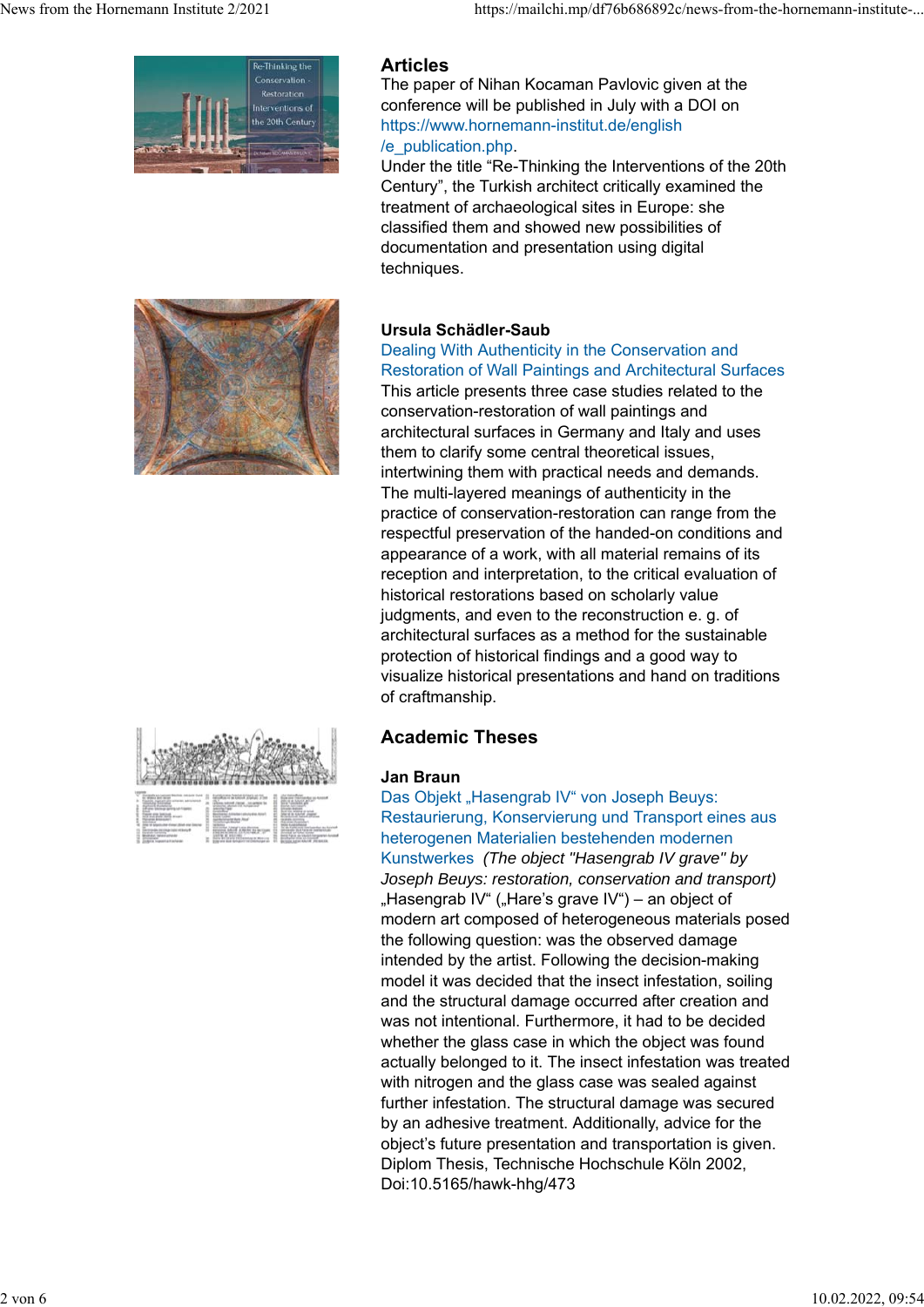

#### **Luisa Bulian**

Evaluation von Glasurergänzungsstoffen für historisch glasierte Keramik im Außenbereich. Ausblick zu einem Konservierungs- und Restaurierungskonzept für die Glasur der Baukeramiken des Gebäudes Scharnhorststraße 2 in Leipzig (*Evaluation of supplements for architectural glazed ceramics in outdoor weathering. Recommendations for a conservative and restorative concept für the glaze of ceramics present on the facade of a building in Scharnhorststraße 2 in Leipzig*)

This thesis deals with the treatment of glazed ceramics which results in the elimination of surface defects in outdoor weathering. The reason is the planned renovation of a historical building in Leipzig. Its structure has a versatile façade made of glazed ceramics. On the basis of a reference surface, an inventory of the existing shaped stones and documentation of the occurring damage phenomena was made. Based on this, requirements for a conservation - restoration treatment are developed.

Bachelor Thesis, Fachhochschule Potsdam 2019, Doi: 10.5165/hawk-hhg/474



#### **Barbara Hentschel**

Biochemische Methoden zur Ausdünnung konsolidierender Überzüge. Alternativen für den Einsatz von Lösungsmitteln? *(Biochemical Methods For Thinning Consolidant Coatings. Alternatives To The Use Of Solvents?)*

The impulse for this thesis was the situation of the painted ceiling by A. Kolb (1927) in the St. Mauritius church in Ibbenbüren: During a conservation intervention during the 1970s the painting, originally executed in casein paints, was coated with a consolidating film of acrylic resin (Paraloid®/Acryloid B 72). Ever since a strong colonization with the mould fungus Aspergillus fumigatus is detected on the treated surfaces. A direct coherence between the colonization of the painted ceiling and the introduction of acrylic resins could be shown. The release of the fungal toxin Gliotoxin, which is produced by Aspergillus fumigatus through solvents which are conventionally used to thin such coatings, was also proven.

Master Thesis, HAWK Hochschule für angewandte Wissenschaft und Kunst Hildesheim/Holzminden /Göttingen 2006, Doi: 10.5165/hawk-hhg/471



#### **Melanie Korn**

Zwei Federmosaikschilde im Landesmuseum Württemberg Stuttgart - Eine materialtechnische Untersuchung *(Two pre-Columbian shields decorated with feather mosaic from the State Museum of Württemberg Stuttgart)*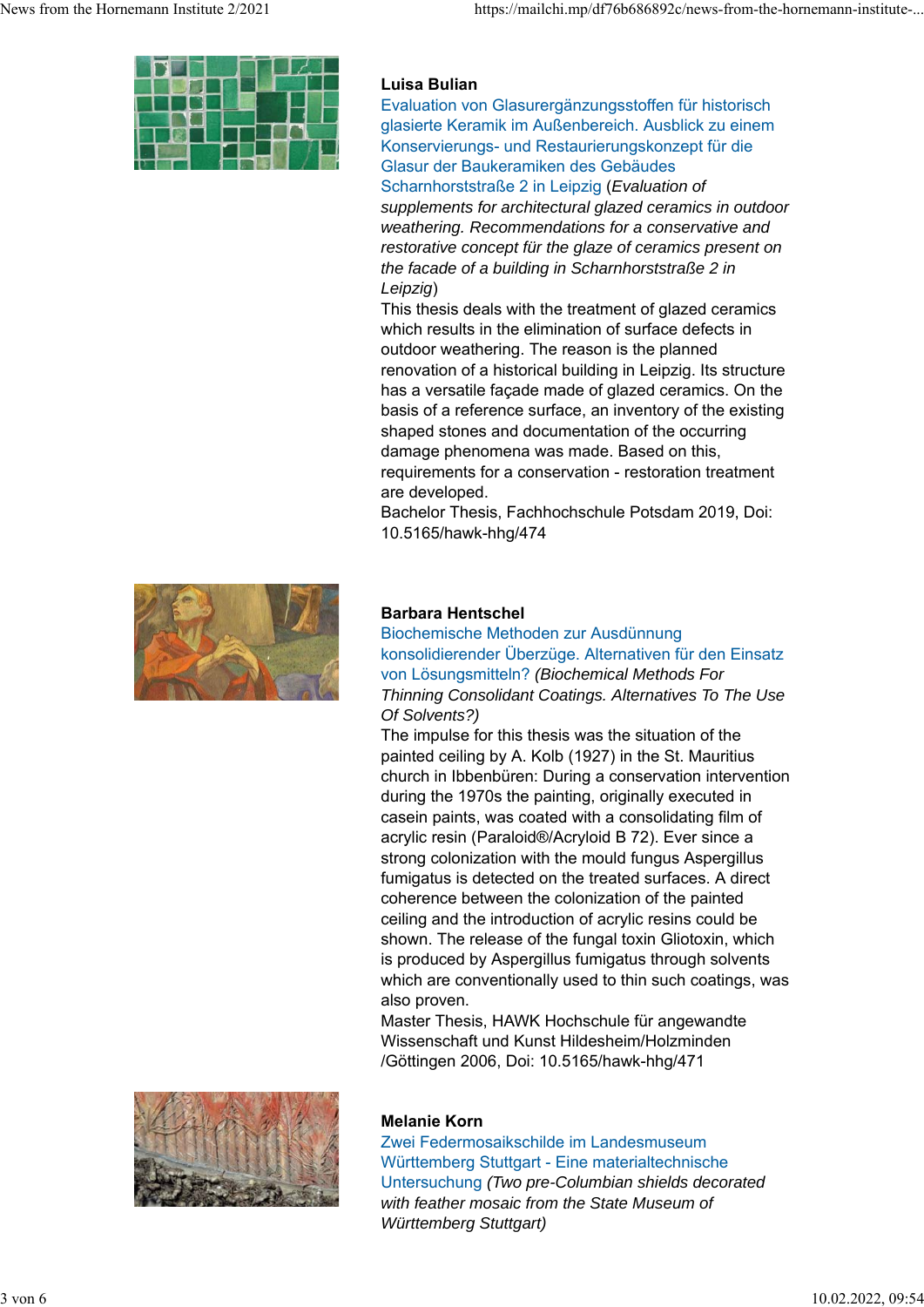The master thesis deals with two pre-Columbian shields of the Landesmuseum Württemberg Stuttgart, which are decorated with feather mosaic. They are unique examples of feather art (Ars Plumaria). The study focuses on a material analysis and the investigation of the manufacturing techniques of both shields. Amongst others, the correct orientation, the way the shields were used and their dating is clarified. In addition, their collection and exhibition history is reconstructed and a temporal assessment of their previous restorations is carried out. A concept was developed for the museum to preserve the feather shields for future generations. Master Thesis, Hochschule für Technik und Wirtschaft Berlin 2016, DOI: 10.5165/hawk-hhg/475

#### **Cooperation with IADA**

The International Association of Archive, Book and Paper Conservators (IADA) had already decided in 2020 to offer an e-publication section for academic university papers in addition to its print publications. After a short market research, it became clear that the Hornemann Institute's offer was in line with the IADA's own ideas. After only a short time, a cooperation was established in which the IADA now makes its members aware of the Institute's offer and the Institute offers its full service to IADA members.

#### **Series of publications by the Hornemann Institute, Vol. 21**

The 320-page publication of the most recent conference proceedings with nearly all the papers and posters has already been delivered to us and can be ordered via www.baesslerverlag.de.

**Das Fragment im Digitalen Zeitalter | The Fragment in the Digital Age. Möglichkeiten und Grenzen neuer Techniken in der Restaurierung | Opportunities and limitations of new conservation-restoration techniques.**

Conference papers of the interdisciplinary conference of the HAWK Hochschule for Applied Sciences and Arts in cooperation with the German National Scientific Committee for Conservation-Restoration of ICOMOS and the German Association of Restorers, May 7 – 8, 2021, ed. by Ursula Schädler-Saub and Angela Weyer, Berlin 2021.





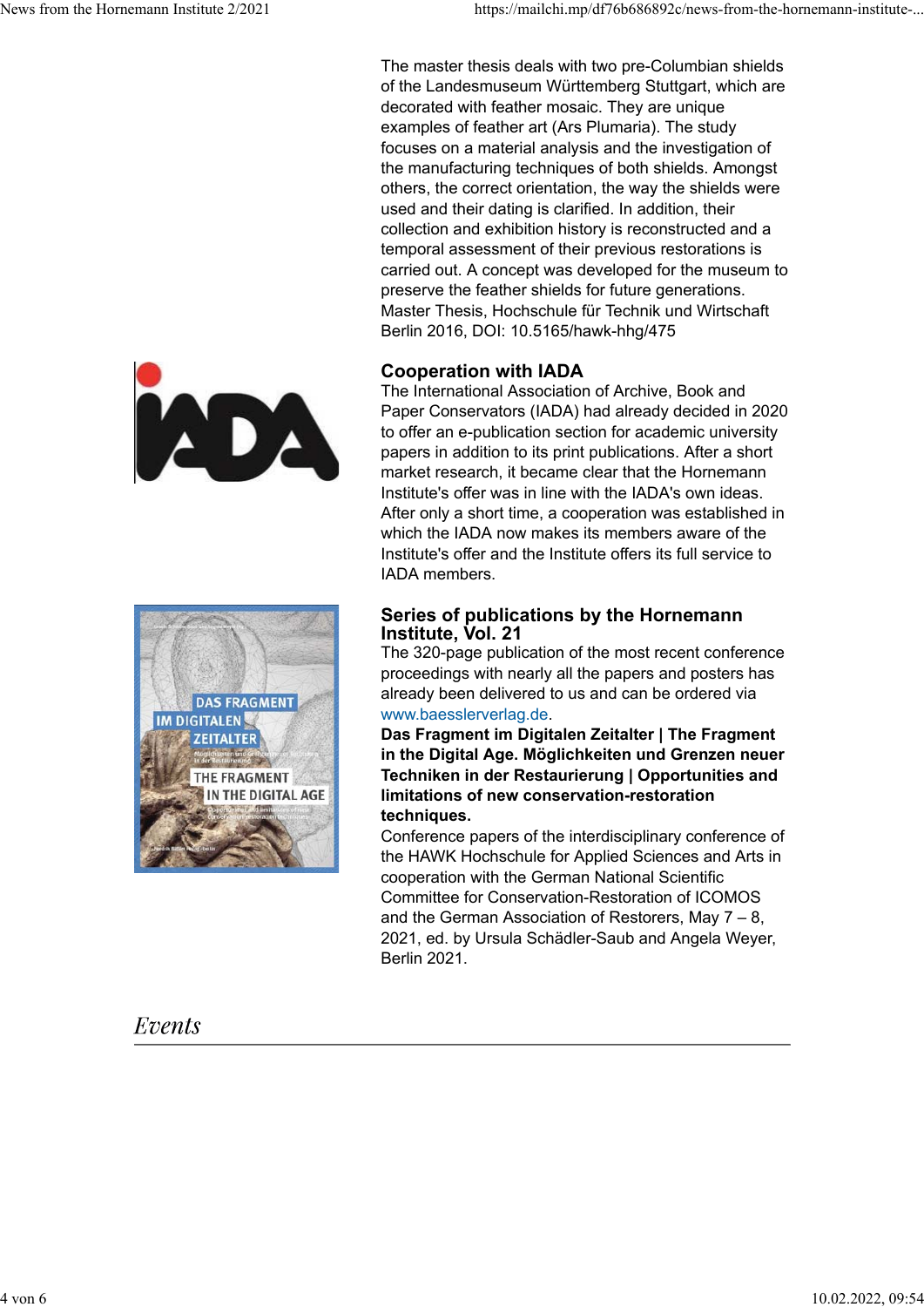

#### **Restoration Ethics Meets Practice... On the occasion of the farewell of Prof. Dr. Dipl.-Rest. Ursula Schädler-Saub from the HAWK**

Time: 8 October 2021, from 2:00 pm Place: HAWK, Hohnsen 2, Assembly Hall, Hildesheim Prof. Dr. Dipl.- Rest. Ursula Schädler-Saub has been Professor of History and Theory of Restoration and Art History at the HAWK in Hildesheim, Faculty of Architecture, Engineering and Conservation, since 1993. In this event, she will say goodbye to her companions, students, alumni and colleagues as a full professor. In the main part of the event, some of her graduates will report on their professional experience and shed light on the question of how helpful restoration ethics and the history and theory of restoration are for practice, and whether it is possible to use them to assert oneself in the face of very different interests on site in order to improve the quality of restoration concepts and their implementation.

The event is subject to registration. The registration option will be activated here in September.

# **Continuing Training**



#### **Online Courses**

All our online courses will be updated and begin on October 4. You can find our offer here.

**From autumn also available in an English version:** Prof. Dr. Gerdi Maierbacher-Legl, Susanne Karius M.A. and Christine Fiedler M.A.: *Consolidation of wood. Possibilities and limits of structural consolidation*

## Projects

![](_page_4_Picture_12.jpeg)

#### **Support of NFDI4Objects**

The consortium "Research Data Infrastructure for the Material Remains of Human History" (acronym: NFDI4Objects) continues to work on an application for NFDI consortia of the German Research Foundation (DFG). The aim of the National Research Data Infrastructure (NFDI) is the systematic management of scientific and research data, the long-term storage, safeguarding and availability, as well as the networking of these data at national and international level. For further information see here.

Sincerely, The team of the Hornemann Institute Christine Fiedler M.A., Dipl.-Rest. Barbara Hentschel M.A., Nina Niemeyer-Thömel; Dipl.- Ing. Gunnar Werner, Dr. Angela Weyer M.A.